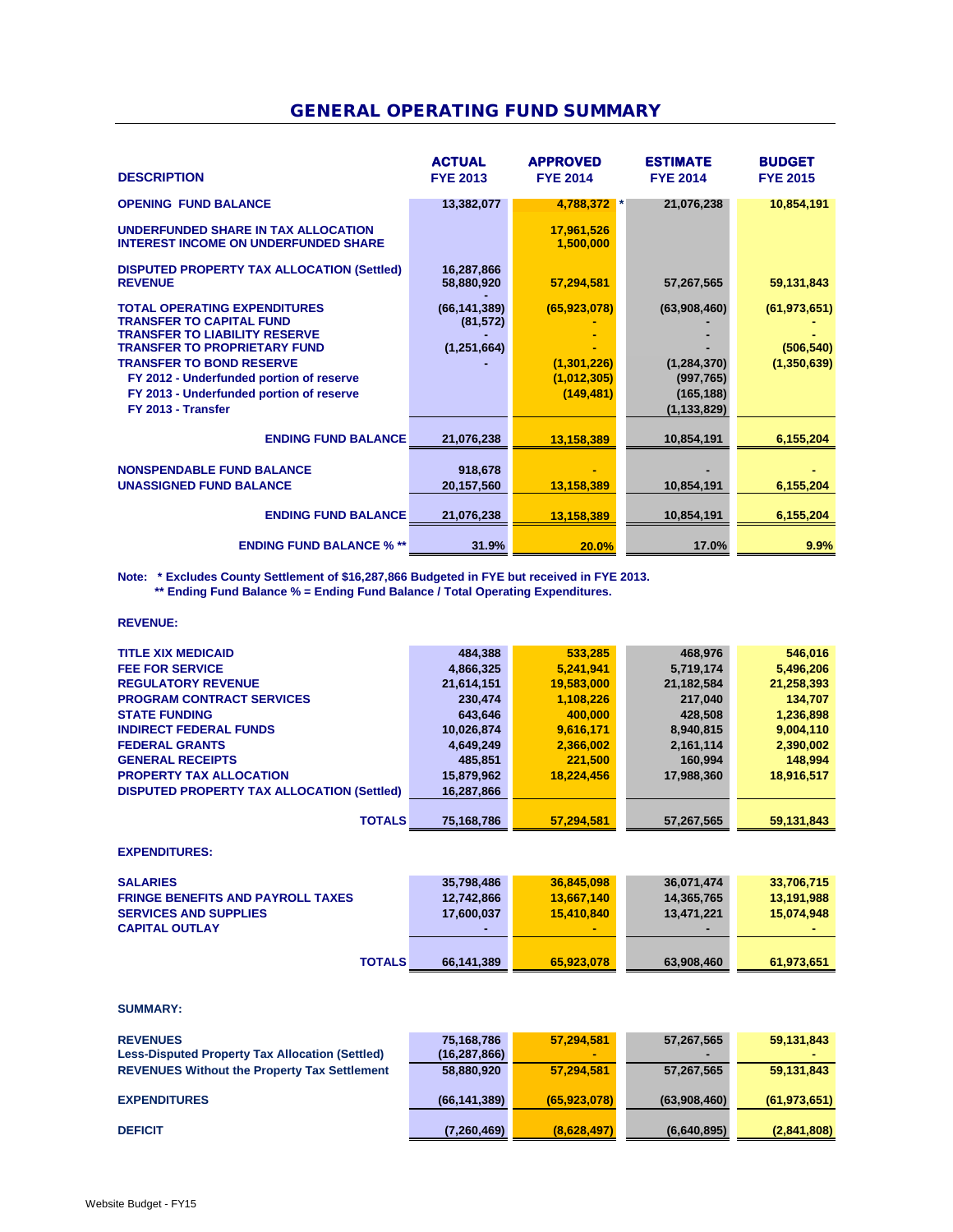## RESERVE FUNDS

| <b>DESCRIPTION</b>                                                                                                               | <b>ACTUAL</b><br><b>FYE 2013</b>  | <b>APPROVED</b><br><b>FYE 2014</b> | <b>ESTIMATE</b><br><b>FYE 2014</b> | <b>BUDGET</b><br><b>FYE 2015</b> |
|----------------------------------------------------------------------------------------------------------------------------------|-----------------------------------|------------------------------------|------------------------------------|----------------------------------|
|                                                                                                                                  | <b>CAPITAL RESERVE FUND</b>       |                                    |                                    |                                  |
| <b>OPENING FUND BALANCE</b>                                                                                                      | 7,526,560                         | 6,534,951                          | 6,534,951                          | 5,954,951                        |
| <b>TRANSFER FROM GENERAL FUND</b><br><b>INTEREST EARNED</b><br><b>CONTRIBUTIONS AND DONATIONS</b><br><b>CAPITAL EXPENDITURES</b> | 81,572<br>58,391<br>(1, 131, 572) | 62,000<br>(629,000)                | 49,000<br>(629,000)                | 48,000<br>(6,002,951)            |
| <b>ENDING FUND BALANCE</b>                                                                                                       | 6,534,951                         | 5,967,951                          | 5,954,951                          |                                  |
|                                                                                                                                  |                                   |                                    |                                    |                                  |
| <b>ASSIGNED FUND BALANCE</b>                                                                                                     | 6,534,951                         | 5,967,951                          | 5,954,951                          |                                  |
| <b>ENDING FUND BALANCE</b>                                                                                                       | 6,534,951                         | 5,967,951                          | 5,954,951                          |                                  |

## **LIABILITY RESERVE FUND**

| <b>NET POSITION, BEGINNING OF YEAR</b> | 881,082 | 889,535   | 889,535   | 786,735   |
|----------------------------------------|---------|-----------|-----------|-----------|
| <b>TRANSFER FROM GENERAL FUND</b>      |         |           |           |           |
| <b>INTEREST EARNED</b>                 | 8.453   | 8.400     | 7,200     | 7.200     |
| <b>PAID CLAIMS/DEDUCTIBLES</b>         |         | (100,000) | (110,000) | (100,000) |
|                                        |         |           |           |           |
| <b>UNRESTRICTED</b>                    | 889,535 |           |           |           |
|                                        |         |           |           |           |
| <b>NET POSITION, END OF YEAR</b>       | 889,535 | 797.935   | 786,735   | 693,935   |

### **SOUTHERN NEVADA PUBLIC HEALTH LABORATORY**

| <b>NET POSITION, BEGINNING OF YEAR</b>  | 4,655,500   | 4,217,361                  | 4,217,361        | 2,230,644         |  |
|-----------------------------------------|-------------|----------------------------|------------------|-------------------|--|
| <b>REVENUE</b>                          | 1,757,402   | 1,375,546                  | 1,377,500        | 973,546           |  |
| <b>TRANSFER FROM GENERAL FUND</b>       | 1,251,664   |                            |                  | 506,540           |  |
| <b>INTEREST EARNED</b>                  | 38,412      | 68,000                     | 27,000           | 24,000            |  |
| <b>EXPENDITURES</b>                     | (3,485,617) | $(3,479,087)$ <sup>*</sup> | $(3,391,217)$ ** | $(3,734,730)$ *** |  |
| <b>NET POSITION, END OF YEAR</b>        | 4,217,361   | 2,181,820                  | 2,230,644        |                   |  |
|                                         |             |                            |                  |                   |  |
| <b>NET INVESTMENT IN CAPITAL ASSETS</b> | 891,941     |                            |                  |                   |  |
| <b>UNRESTRICTED</b>                     | 3,325,420   | 2,181,820                  | 2,230,644        | $\blacksquare$    |  |
|                                         |             |                            |                  |                   |  |
| <b>NET POSITION, END OF YEAR</b>        | 4,217,361   | 2,181,820                  | 2,230,644        | ۰                 |  |

 **\* FYE 2014 Approved excludes depreciation of \$183,000**

 **\*\* FYE 2014 Estimated excludes depreciation of \$172,000**

**\*\*\* FYE 2015 Budget excludes depreciation of \$172,637**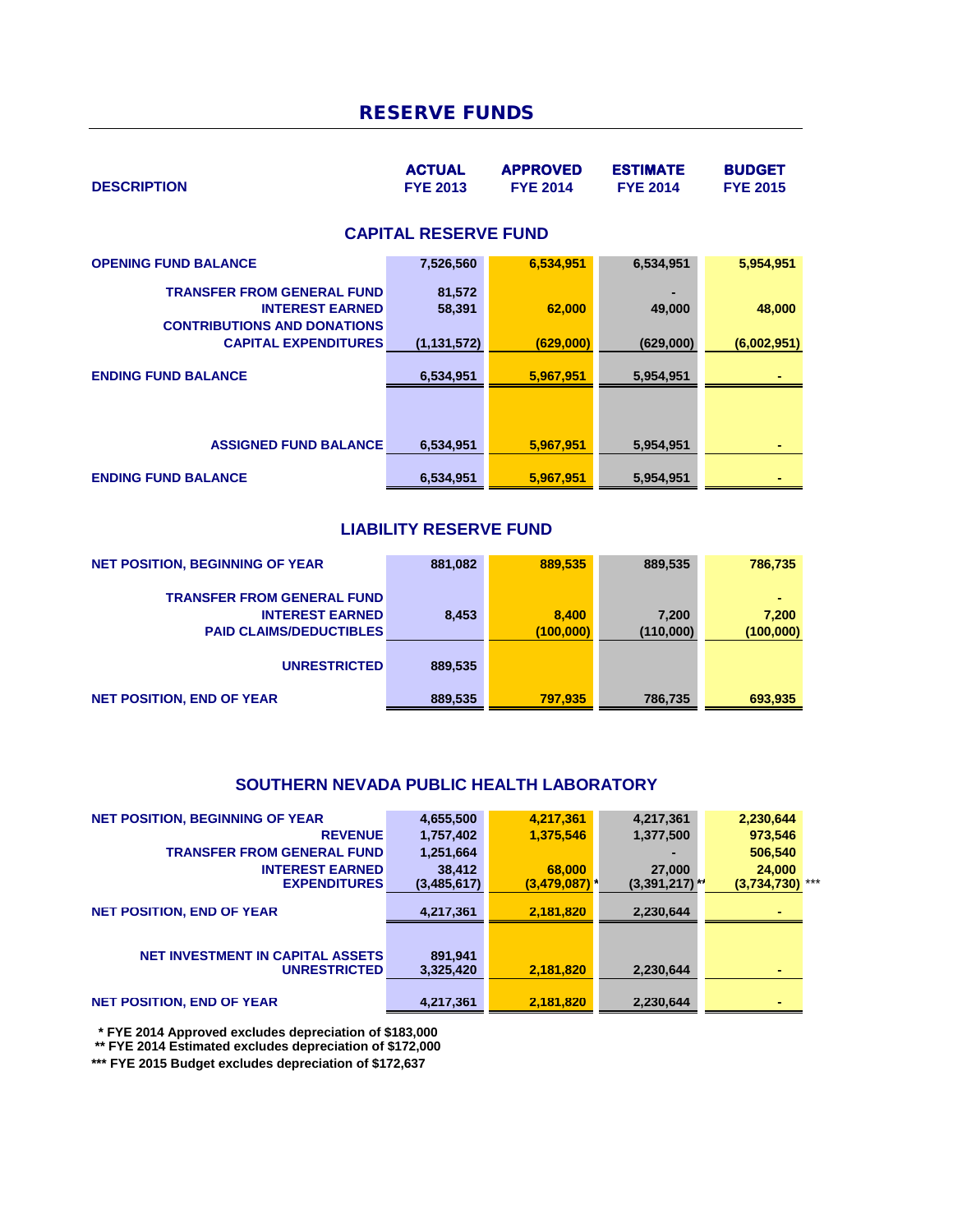# RESERVE FUNDS

| <b>DESCRIPTION</b>                                                                                                                                                                                            | <b>ACTUAL</b><br><b>FYE 2013</b> | <b>APPROVED</b><br><b>FYE 2014</b>          | <b>ESTIMATE</b><br><b>FYE 2014</b>                      | <b>BUDGET</b><br><b>FYE 2015</b>      |
|---------------------------------------------------------------------------------------------------------------------------------------------------------------------------------------------------------------|----------------------------------|---------------------------------------------|---------------------------------------------------------|---------------------------------------|
|                                                                                                                                                                                                               | <b>BOND RESERVE FUND</b>         |                                             |                                                         |                                       |
| <b>OPENING FUND BALANCE</b>                                                                                                                                                                                   | 11,220,701                       | 11,313,465                                  | 11,313,465                                              | 14,997,117                            |
| <b>TRANSFER FROM GENERAL FUND</b><br>FY 2012 - Underfunded portion of reserve<br>FY 2013 - Underfunded portion of reserve<br>FY 2013 - Transfer<br><b>INTEREST EARNED</b><br><b>BOND RESERVE EXPENDITURES</b> | 92,764                           | 1,301,226<br>1,012,305<br>149,481<br>96,000 | 1,284,370<br>997,765<br>165,188<br>1,133,829<br>102,500 | 1,350,639<br>99,000<br>(16, 446, 756) |
| <b>ENDING FUND BALANCE</b>                                                                                                                                                                                    | 11,313,465                       | 13,872,477                                  | 14,997,117                                              |                                       |
|                                                                                                                                                                                                               |                                  |                                             |                                                         |                                       |
| <b>COMMITTED FUND BALANCE</b>                                                                                                                                                                                 | 11,313,465                       | 13,872,477                                  | 14,997,117                                              |                                       |
| <b>ENDING FUND BALANCE</b>                                                                                                                                                                                    | 11,313,465                       | 13,872,477                                  | 14,997,117                                              |                                       |